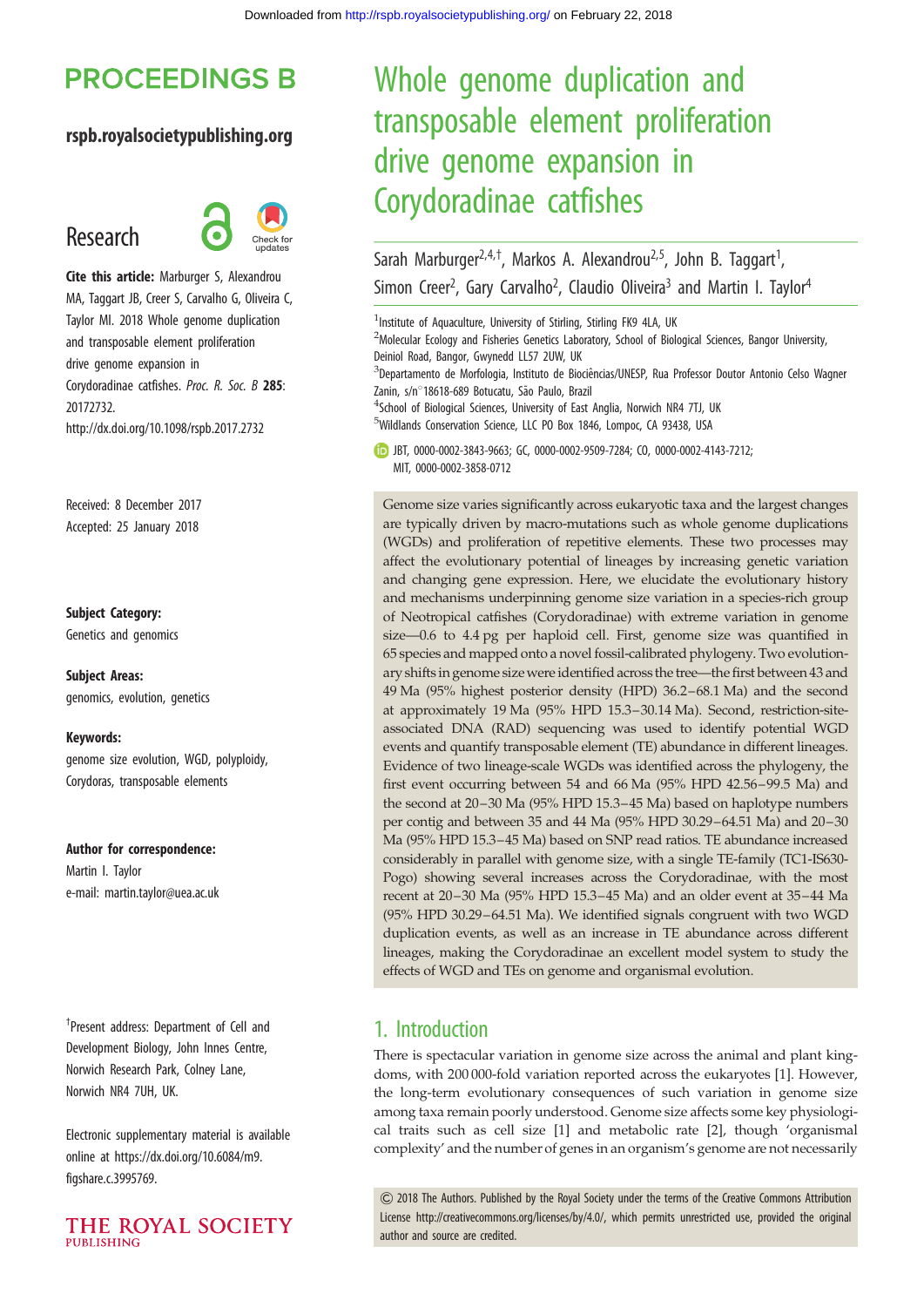2

related to genome size [[1](#page-7-0)]. Increases in genome size may be driven by several processes, including whole genome duplications (WGDs), transposable element (TE) proliferation, intron expansion and tandem gene duplications [\[3\]](#page-7-0). Of these, arguably the most significant in terms of the speed and scale of genome size change are WGDs and TE proliferation [\[3\]](#page-7-0).

WGDs have played important roles in both the mode and tempo of evolution in a variety of organisms [\[4](#page-8-0)]. They are particularly common in plants and have been implicated in their evolutionary success [\[4](#page-8-0)]. Multiple rounds of WGD have also occurred in the vertebrate lineage with an additional genome duplication having occurred in the common teleost ancestor [\[5](#page-8-0)], with further duplications having occurred in some teleost lineages including the salmonids [[6](#page-8-0)]. WGD can lead to profound genomic changes, including the retention of duplicated genes with potential to evolve novel functions [[7](#page-8-0)], accumulation of TEs [\[6,8\]](#page-8-0) increases in the diversity of miRNA family members [\[9\]](#page-8-0) and the rearrangement of chromosomes [\[10\]](#page-8-0).

The accumulation of repetitive elements and TE expansions can also lead to rapid increases in genome size and this may be independent of, or in concert with, WGD [\[11\]](#page-8-0). Maize is one of the most dramatic examples of post-WGD TE expansion where 85% of the genome is composed of TEs [[12\]](#page-8-0). While TE insertions are generally considered deleterious [\[13](#page-8-0)], TEs may also play a role in adaptation. For example, TE insertions have been linked with insecticide resistance in Drosophila [\[14\]](#page-8-0), with increased diversity and adaptive genomic islands in an invasive ant [[15\]](#page-8-0) and melanism mutation in peppered moths (Biston betularia) [\[16](#page-8-0)].

Here, we focus on the Neotropical Corydoradinae catfishes, which are a species-rich group comprising some 170 described species with many further undescribed taxa [\[17](#page-8-0)]. Variation in genome size among species is high, with C-values ranging from 0.6 pg to more than 4 pg with Corydoras aeneus having the largest currently recorded genome of any teleost fish at 4.4 pg [\(http://www.genomesize.com/\)](http://www.genomesize.com/). Diploid karyotypes range from 46 to 134 chromosomes [\[18](#page-8-0)], with evidence of extensive chromosomal fusions in high genome size species [\[19](#page-8-0)]. Despite decades of interest in the group with regard to genome size and chromosomal diversity, the origins and tempo of genome size change within the group have remained enigmatic. Understanding has been impeded by the lack of a robust phylogenetic framework, the high taxon diversity and the occurrence of colour pattern mimicry complicating species identification [[20\]](#page-8-0). However, recent phylogenetic analysis of the group has established a comprehensive molecular mtDNA phylogeny [\[20](#page-8-0)] facilitating more detailed investigation of the evolution of genome size within the group. The multiple lineages identified and the comparison between diploid and potentially polyploid lineages makes the Corydoradinae an interesting and powerful model system to study the evolutionary implications of WGD and TE proliferation.

In this study, we investigate the evolutionary history of genome size change within the Corydoradinae and investigate two mechanisms that may underpin genome size expansion: WGD and repetitive element proliferation. To this end, we (i) constructed a comprehensive fossil-calibrated molecular phylogeny using an uncorrelated relaxed clock which provides a framework for dating genome size changes, (ii) estimated haploid nuclear DNA content (referred to as the C-value throughout) for representatives of all known Corydoradinae lineages using Feulgen Image Densitometry, (iii) employed restriction-site-associated DNA (RAD) sequencing

to investigate the origins of genome size change within the group by identifying signals of WGDs and quantify the abundance of repetitive elements, and (iv) generated a nuclear gene-based phylogenetic framework for the group enabling comparison with the mtDNA-based tree and to act as a backbone for the RAD-based analysis.

# 2. Material and methods

# (a) Phylogeny and genome size analysis

### (i) Taxonomic sampling and phylogenetic analyses

A total of 221 taxa were included in the analysis consisting of 206 Callichthyidae, including three Callichthyinae (Genera: Hoplosternum and Dianema), and all known lineages of the Corydoradinae (Genera: Aspidoras, Scleromystax and Corydoras). Six additional outgroup siluriforme taxa (representatives of the Aroidae, Ictaluridae and Claridae), two Characidae, two Gonorynchidae, two Cyprinidae, one Cobitidae, one Catostomidae and one Clupeidae were also included for the fossil dating analysis. We have covered 70% of the described Corydoras species, 71% of Scleromystax, 100% of Brochis and 38% of Aspidoras. Voucher information and GenBank accession numbers are provided (electronic supplementary material, table S1).

A 2668 bp mitochondrial dataset (containing partial sequences of 12S rRNA, 16S rRNA, ND4, tRNAHIS, tRNASER and Cytochrome b) was used to construct an ultrametric tree. We used the uncorrelated lognormal relaxed clock method implemented in BEAST v. 2.4.7 [\[21](#page-8-0)] to estimate divergence times. We calibrated our phylogeny using 6 fossil calibration points (electronic supplementary material, table S2). BEAST runs were conducted under a birth–death prior, partitioned using site model averaging implemented in the BEAST plugin bModelTest [[22](#page-8-0)]. Four independent MCMC chains were run for 500 million generations, sampling every 50 000 generations starting from a random starting tree. The independent runs were then combined using LOGCOMBINER v. 2.4.7 [\(http://beast.bio.ed.ac.uk/logcombiner](http://beast.bio.ed.ac.uk/logcombiner)) and inspected for adequate mixing of parameters ( $ESS > 200$ ) using TRACER v. 1. 6.0 [\(http://beast.bio.ed.ac.uk/tracer\)](http://beast.bio.ed.ac.uk/tracer). We then built maximum clade credibility trees with mean node heights using TREEANNOTATOR v. 2.4.7. Trees were visualized using FIGTREE v. 1.4.0 [\(http://beast.](http://beast.bio.ed.ac.uk/figtree) [bio.ed.ac.uk/figtree](http://beast.bio.ed.ac.uk/figtree)) with node ages and 95% highest posterior density (HPD) estimates for divergence times (electronic supplementary material, figure S1). Subsequently, the dated phylogeny was trimmed to include only tips that had genome size estimates from the current study or previously published data for the group obtained from<http://www.genomesize.com/>.

### (ii) Genome size estimation and analysis

C-values were estimated from erythrocyte nuclei for 65 species (electronic supplementary material, table S1). Air-dried blood smears were prepared and stained according to a widely used vertebrate protocol [\[23\]](#page-8-0) using standards from: Gallus domesticus, Betta splendens, Poecilia reticulata, Chromobotia macracanthus, Danio rerio and Polypterus birchir. Measurements of nuclear area and IOD (integrated optical density) were made using a PriorLux microscope at  $100\times$  magnification mounted with a Retiga 2000R CCD camera, and analysed with Image-Pro plus 7 software. C-values were estimated for approximately 100 non-overlapping nuclei from up to five different fields per slide. Genome size estimates for all other available species of Callichthyidae were taken from the Genome Size Database [\(http://www.genomesize.com/\)](http://www.genomesize.com/) (electronic supplementary material, table S1). Genome sizes were then mapped onto a trimmed mtDNA phylogeny (only tips with genome sizes retained in the tree) using the Contmap function of the R package phytools [[24](#page-8-0)]. The R package l1ou [\[25\]](#page-8-0) was used to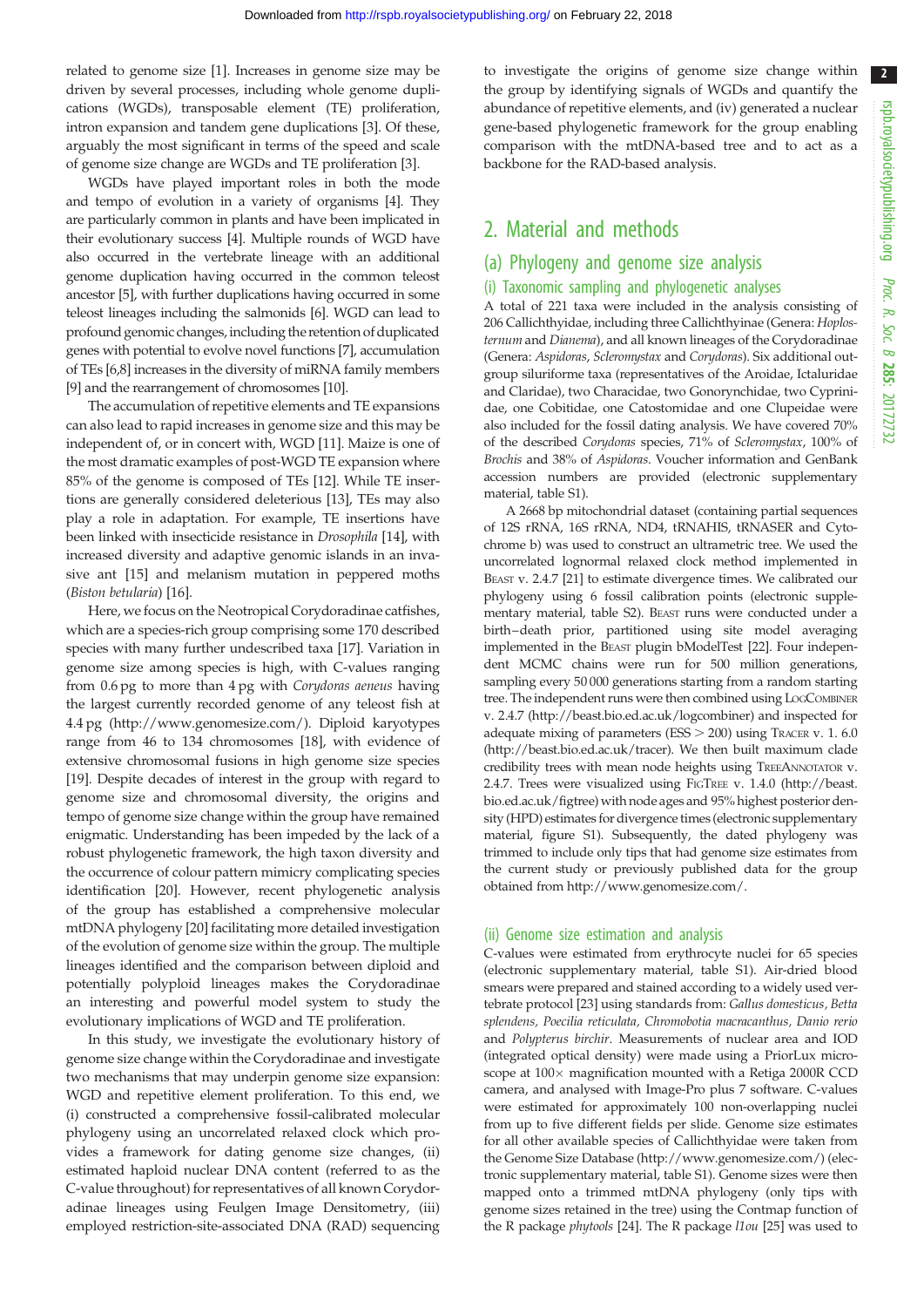3

investigate whether there was evidence for shifts in genome size using the mtDNA tree. L1ou uses the LASSO (least absolute shrinkage and selector operator) to identify trait shifts and the method does not require predetermination of the number or placement of shifts. Ornstein-Uhlenbeck methods have been shown to be powerful even when the number of taxa are low, provided effect sizes are large [\[26\]](#page-8-0). Genome size analyses were conducted using the Bayesian information criterion (BIC) as a model selection criterion, which the authors suggest offers a good compromise between minimizing false positives and maximizing recall rate [\[25\]](#page-8-0). To assign a confidence level to each of the detected shifts, non-parametric bootstrapping was used which calculates phylogenetically uncorrelated standardized residuals for each node. These residuals were then sampled with replacement and mapped back onto the tree to create bootstrap replicates.

## (b) Causes of genome size changes

#### (i) RAD library construction and bioinformatic pipeline

For mtDNA lineages 1-8, one species per lineage was selected for RAD sequencing, with two for lineage 9 where genome sizes are highest. Megalechis sp. (Callichthyidae) was used as the outgroup. Two individuals were used for all species, except for the outgroup where only one sample was available. DNA was extracted using the Qiagen DNA Blood & Tissue Extraction Kit. All samples were treated with RNase and were selected for high quality and high molecular weight by spectrometry and agarose gel electrophoresis, respectively.

The RAD library preparation protocol followed the methodology comprehensively detailed in Etter et al. [\[27\]](#page-8-0), with minor modifications described in Houston et al. [\[28](#page-8-0)]. Detailed methodology can be found in the electronic supplementary material, Methods.

Raw sequences were cleaned using Trimmomatic [[29](#page-8-0)] using the following settings: LEADING:10 SLIDINGWINDOW:4:20 MINLEN:40. Cleaned data were then imported into CLC GENOMICS WORKBENCH version 7.0 (CLC, Aarhus, Denmark) and demultiplexed by barcode identity (Genbank SRA SAMN08384409 - SAMN0838442) and assembled into contigs using VELVET version 1.2.10 [\[30](#page-8-0)] (see electronic supplementary material, methods for detailed methods). Sequencing statistics are detailed in electronic supplementary material, table S4.

#### (ii) Detection of whole genome duplication events

To establish whether changes in genome size expansion could be indicative of polyploidy, we searched for signals of WGD in the RAD sequencing data using two-sequence-based methods: haplotype diversity per contig and bi-allelic SNP frequency distribution.

For both of these sequence-based methods, only putative coding regions were used to avoid noise. Contigs were first masked using REPEATMASKER version 4.0 [[31](#page-8-0)], before BLASTX [\[32\]](#page-8-0) was used to identify coding regions using default parameters and the nr (non-redundant protein sequences) database. Raw reads for all species were mapped back to these masked contigs using the BWA-mem algorithm (Burrow–Wheeler–Alignment) [\[33\]](#page-8-0). A contig was considered correctly assembled if both forward and reverse read of a read-pair map back to the same contig. These 'verified' contigs were then used for all further downstream analyses.

WGD events should cause a detectable increase in haplotype diversity at individual contigs and additionally cause a shift in SNP read ratios (a SNP would be covered by a different proportion of reads in a diploid versus a tetraploid). In wheat, 50 – 60% of homeologues have been shown to be collapsed into single chimeric contigs [[34](#page-8-0)]. In an allopolyploid or a rediploidizing autopolyploid (where duplicated chromosome sets are reverting from tetrasomic to disomic inheritance), these ohnologous regions might be so divergent that they assemble into separate contigs. These contigs would then appear diploid-like using both methods. This should, however, lead to a detectable overall increase in coding contigs which should be identifiable as ohnologues using BLAST, for example. In the absence of a reference genome, it is impossible to distinguish between allopolyploidy and autopolyploidy with confidence.

We quantified the number of different haplotypes for each putatively coding contig using HAPLER v. 1.60 which performs haplotype calling in low-diversity, low-coverage short-read sequence data [\[35\]](#page-8-0). As haplotype assembly can be complicated by reads mapping to consecutive stretches of DNA that do not fully overlap, the data were also filtered to include only haplotypes with a minimum of 20 reads and exclude all alignments that stretch beyond 200 bases. Haplotype numbers per contig in each sample were extracted from the HAPLER output and summarized (electronic supplementary material, table S6). Contigs were then grouped according to haplotype number and frequencies were calculated.

As a second method to identify WGDs read count ratios for biallelic SNPs were calculated as outlined by Yoshida et al. [[36](#page-8-0)]. This method is based on the expectation that mean read ratios for biallelic SNPs should differ between samples with different ploidy. For example, in a diploid organism, ratios of the reference reads/ non-reference reads are expected to be 1 : 1 (i.e. half of the raw reads should be reference SNP and half should be non-reference). In a triploid, read ratios are expected to be 1 : 2 and in a tetraploid either 1 : 3 or 1 : 1 depending on the progenitor genomes. Thus, in frequency histograms of bi-allelic SNP read ratios we expect a single peak at 0.5 in diploids and peaks at 0.25, 0.5 and 0.75 in tetraploids. FREEBAYES [\[37\]](#page-8-0) was used to call polymorphisms with a minimum SNP occurrence of ten reads on each sample replicate. For each sample, resulting datasets were further filtered to contain only bi-allelic SNPs, a maximum total depth of 300 and a minimum reference-allele read count of 5 per individual replicate. SNPs shared between both replicate-libraries were considered real and read counts for the reference and alternate SNPs of both replicates were combined. Histograms of SNP read ratios were plotted per individual and the R package mixtools [\[38](#page-8-0)] was then used to identify the underlying approximately Gaussian distributions in each histogram. A  $k = 3$  was used for each with a starting mu of 0.25, 0.5 and 0.75 and a sigma of 0.05 for each of the three distributions. The relative peak heights of the fitted distributions (lambda) were then used to calculate a 0.25 and 0.75 to 0.5 peak read ratio (height of 0.5 peak/average height of  $0.25 + 0.75$ peak). These were averaged across the two individuals per species. The read ratio histograms for each individual and associated Gaussian curves are shown in electronic supplementary material, figure S4.

#### (iii) Transposable element identification and quantification

To quantify the relative abundance of TEs in each species, we first de-replicated all raw reads using Usearch [\[39](#page-8-0)] with the 'derep\_fulllength' option before identifying and quantifying repeats and TEs for each species using REPEATMASKER with default settings and specifying 'teleost species' as the target group [\[31\]](#page-8-0). In addition to identifying the main super-families of TEs, we further analysed the Repeatmasker output to quantify Repeat-Classes and Repeat-Families using MS EXCEL.

#### (iv) Phylogenetic analysis

As the previous phylogeny for the group was generated using mtDNA markers [\[20\]](#page-8-0), the RAD markers were used to construct a nuclear-based phylogeny using PYRAD [\[40\]](#page-8-0). PYRAD filters out potentially paralogous sequences by identifying contigs with more than a set number of heterozygous sites (default  $= 5$ ) and with a heterozygous site shared between a set number of samples  $(default = 3)$ . PYRAD also discards clusters with more than two haplotypes. JMODELTEST [[41](#page-8-0)] was used to determine the most appropriate model of nucleotide substitution  $(GTR + I + G)$  before ML and BI trees were constructed using RAXML 8.2.1.0 [\[42\]](#page-8-0) and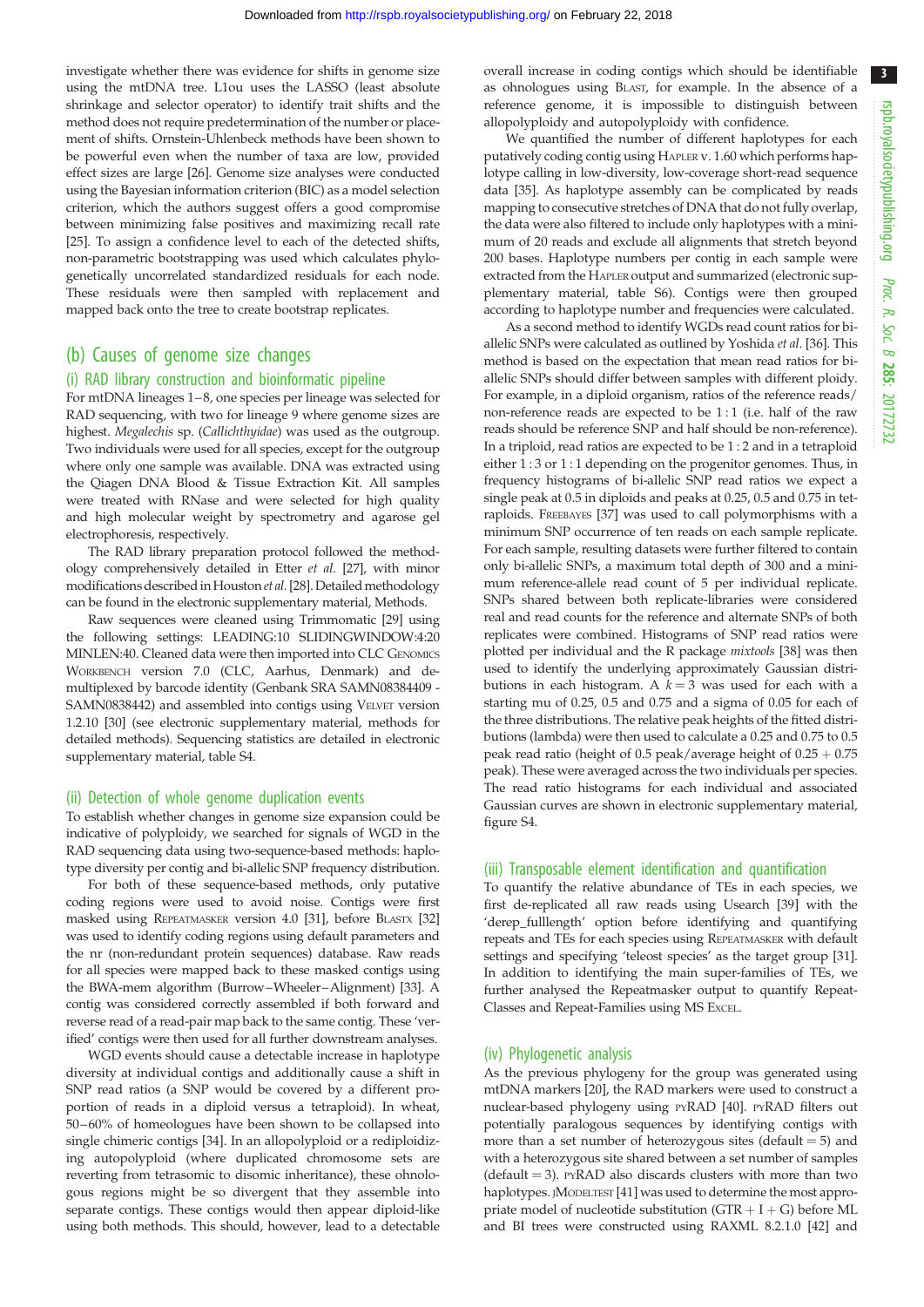<span id="page-3-0"></span>

Figure 1. Fossil calibrated chronogram with In genome size for each species mapped on to the mtDNA tree in colour. Time axis shown in million years ago (Ma). Statistical shifts in genome size are marked with asterisks with associated bootstrap support.

MRBAYES 3.6 [[43](#page-8-0)]. Two separate MCMC runs were conducted in MRBAYES and run for 5 million generations with random starting trees sampling every 500 generations. For RAXML, 1000 rapid bootstrap searches were performed using the Rapid Bootstrapping algorithm. To assess tree concordance across the RAD loci, we used BUCKY [\[44\]](#page-8-0). First, we split the concatenated RAD alignment into 1000 bp alignments (approx. 7 RAD loci per alignment). Subsequently, we built individual Bayesian trees using MRBAYES 3.6 (5 million generations,  $GTR +$  gamma model, 4 chains, 2 independent runs), and processed the resulting tree files for each 1000 bp alignment independently using the BUCKY mbsum utility using a 20% burnin. Individual alignment input files were then run in BUCKY (10 million iterations, using values for the discordance prior of  $A = 1$  and 25).

#### (v) Identification of shifts in trait values

The R package l1ou [[25](#page-8-0)] was again used to investigate whether there was evidence for shifts in magnitude of multi-copy haplotypes, SNP frequency ratio and TE abundance using the tree derived from the RAD data and also, as a comparison, a trimmed mtDNA tree. The RAD tree was made ultrametric by applying non-parametric rate smoothing using the chronos function of the R package ape [[45](#page-8-0)] and scaling the tree to 1. BIC was used as the model selection criterion for all analyses.

# 3. Results

#### (a) Chronogram and genome size analysis

To provide a framework for the investigation of genome size evolution in the Callichthyidae, we generated a time-calibrated mtDNA-based phylogeny using BEAST (electronic supplementary material, figure S1). The phylogeny identified nine monophyletic lineages, with most well supported by posterior probabilities greater than 0.9. The most recent common ancestor (mrca) of the Callichthyidae was estimated to be 104 Ma (95% HPD 72.56–132.82 Ma) with the mrca of the Corydoradinae at 66 Ma (95% HPD 55.46–99.5 Ma). We estimate the mrca of the Siluriformes to be 139 Ma (95% HPD 98.07–173.36 Ma). The ages estimated in the current study are somewhat older than dates published previously for the Callichthyidae: Mariguela et al. [[46\]](#page-8-0) used a single fossil calibration for the stem of the Callichthyidae at 58 Ma. However, our dates for other non-Callichthyidae nodes are concordant with other studies e.g. the origin of the Siluriformes, which has been previously estimated to be between 100 and 145 Ma [[47,48\]](#page-8-0). The phylogenetic tree was then trimmed to include only tips where genome size information had been generated (figure 1).

Proc. R. Soc. $\sigma$ 

285: 20172732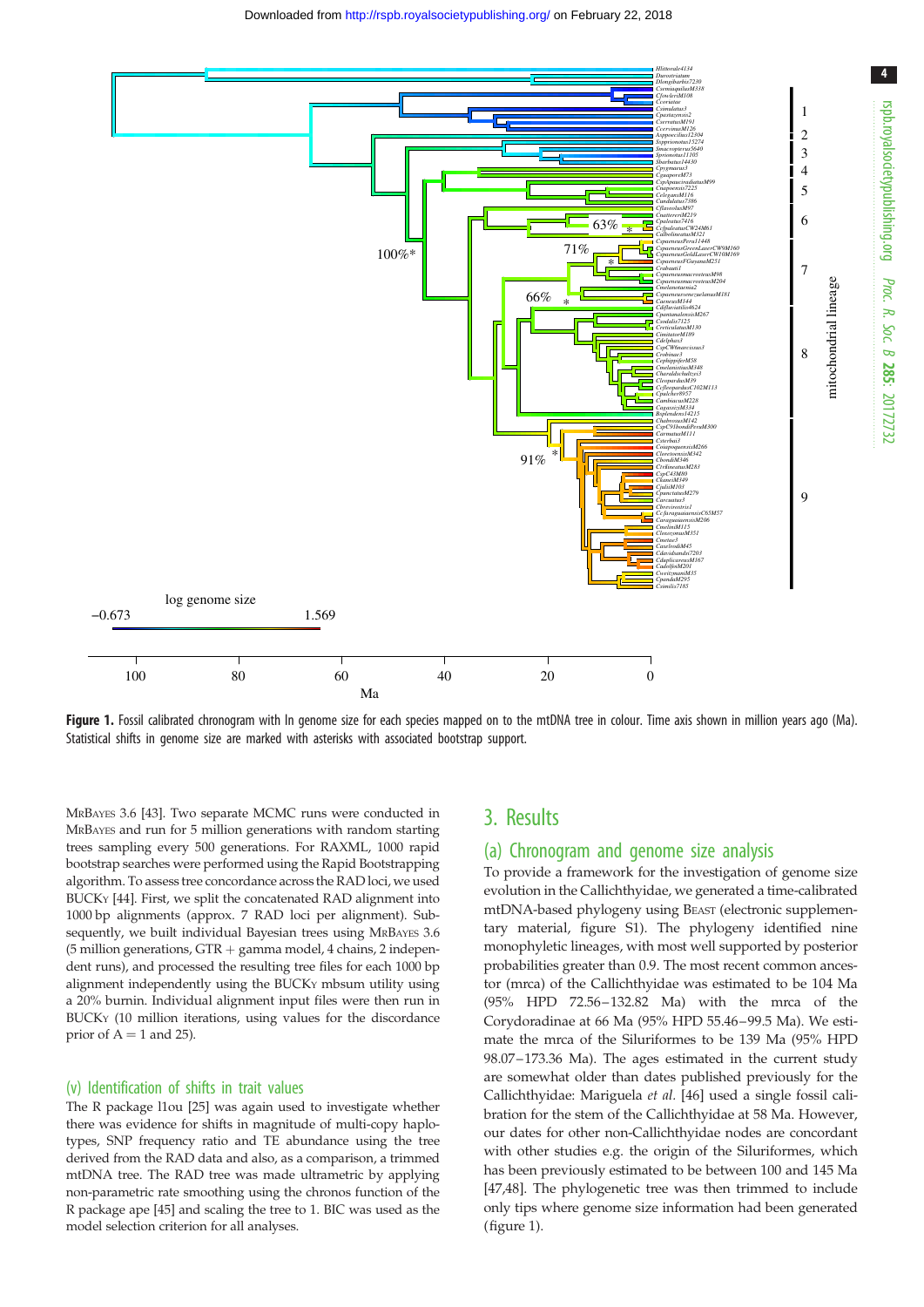#### (i) Genome size estimation

Haploid genome sizes (C-values) ranged between 0.51 and 4.8 pg ([figure 1](#page-3-0), electronic supplementary material, table S1). Lineages 1, 2 and 3 exhibited C-values ranging between 0.51 and 0.94 pg (mean  $0.71 \pm 0.13$ ), followed by lineages (4–8) which showed higher average genome size and higher variation among taxa within a lineage. The largest average C-values were identified in lineage 9 at 4.8 pg, which is the largest genome size of any recorded teleost fish. While the averages were highest in lineage 9, lineages 6 and 7 also had individual taxa with high genome sizes [\(figure 1](#page-3-0)). Five shifts in C-values were identified [\(figure 1](#page-3-0)) using the R package l1ou which uses an Ornstein-Uhlenbeck model-based process to identify shifts in trait magnitude, the first occurring at the stem of lineages 4–9 (100% bootstrap support) dated at a maximum of 44–47 Ma (95% HPD 36.2–68 Ma). A second major shift was detected close to the base of lineage 9 (87% bootstrap support) with an age of approximately 19 Ma (95% HPD 15.3– 30.14 Ma). Three additional single branch shifts were identified: one within lineage 6 and two within lineage 7 (65%, 77% and 66% bootstrap support, respectively) ([figure 1](#page-3-0)).

### (b) Causes of genome size changes

#### (i) RAD sequencing

The first sequencing run yielded roughly 104 million paired reads (GC content 47%). After quality filtering and trimming, 93.52% of the original sequences remained. The second sequencing run resulted in roughly 117 million paired sequences (GC content 46%), with 81.99% of paired sequences surviving filtering steps. The number of contigs assembled for each species ranged between 13 166 (C. aeneus) and 58 604 (C. imitator), with N50 ranging from 270 (C. nattereri) to 447 bp (C. imitator) (electronic supplementary material, table S4).

#### (ii) RAD sequence-based phylogeny

The conservative concatenated dataset generated by pyRAD consisted of 44 521 bases of sequence which contained 7879 variable sites, 5591 of which were parsimony informative, with 5.9% missing data across all taxa. Both the Bayesian and maximum likelihood methods identified a single tree topology with high support for all branches (electronic supplementary material, figure S2a). The topology of this nDNA-based tree was almost identical to that of the previously published mtDNA-based tree [\[20](#page-8-0)] with one exception: lineage 6 shared a common ancestor with lineage 9, whereas in the mtDNA tree it was basal to lineages 7, 8 and 9 (figures [1](#page-3-0) and [2](#page-5-0)). The discordance analysis showed a concordance metric of 1 for the clade with lineage 6 and lineage 9 (electronic supplementary material, figure S2b), suggesting the phylogenetic signal supporting a single clade including lineage 6 and 9 was present across the sampled loci.

### (iii) Detection of whole genome duplication events using RAD data

There were marked differences in the number of haplotypes identified per assembled contig across species. For two of the assumed diploid lineages Megalechis (outgroup) and C. fowleri (lineage 1), more than 95% of contigs had one or two haplotypes, with very few multi-copy contigs (figures [2](#page-5-0)a and [3](#page-6-0); electronic supplementary material, table S6). There was a reduction in the proportion of contigs with one haplotype (from more than 75% down to around 50% depending on lineage) and a parallel increase in contigs with two or multiple haplotypes in lineage 2 to lineage 8. In the two lineage 9 species a further jump in multicopy haplotypes was identified, with almost half of all contigs exhibiting two or multiple haplotypes ([figure 3](#page-6-0)). Two shifts in magnitude in haplotype number per contig were detected on the RAD and mtDNA tree analysis using *llou*, the first at the stem of lineage  $2-9$  (RAD =  $95\%$ ) bootstrap support,  $mtDNA = 95%$  support) at between 54 and 66 Ma (95% HPD 42.56–99.5 Ma) and the second at the stem of lineage 9 (RAD and  $mtDNA = 100\%$  bootstrap support) at 20–30 Ma (95% HPD 15.3–45 Ma) ([figure 2](#page-5-0)a; electronic supplementary material, figure S4). An additional increase in haplotype number was detected in the mtDNA tree in lineage 4 (95% bootstrap support) (electronic supplementary material, figure S4). Overall, there was no detectable increase in putatively coding contigs with higher genome size (electronic supplementary material, table S6), a pattern that would have been expected if putative ohnologues were assembled into separate contigs. The detected increase in haplotypes per contig in the absence of an increase in contig number suggests that duplicated genes (homeologues) were predominantly assembled into single contigs.

The SNP frequency distribution analysis revealed that both Megalechis (outgroup) and C. fowleri (lineage 1) displayed a clear peak around 0.5, i.e. the majority of bi-allelic SNPs have roughly an even read number as expected in a diploid species (electronic supplementary material, figure S3). Species in lineages 2–8 all display a large peak at 0.5 with slight differences in distribution. Most species also display small peaks at 0.25 and 0.75 frequencies, which may be a result of tandemly duplicated genes, and multi-gene families which may make up more than 30% of protein coding genes even in diploids [[49,](#page-8-0)[50\]](#page-9-0). We were unable to filter against these putative paralogues without also filtering out ohnologues in the absence of a reference genome. Visual investigation of read ratios within the dataset revealed that species in lineages 1–4 (and outgroup) displayed a strong peak at 0.5 with relatively small peaks at 0.25 and 0.75 with ratios between 0.25 and 0.4. A second group displayed ratios between 0.53 and 0.72, while a final group had ratios of 1.02–1.18, in which the 0.25 and 0.75 peaks were the same size or larger than the 0.5 peaks ([figure 2](#page-5-0)c). In a functional tetraploid, SNP read ratios are expected to display peaks at a 0.5 read ratio and at 0.75/0.25. Thus C. araguaiaensis and C. metae(Lineage 9), C. nattereri (Lineage 6) displayed SNP frequency distributions that were consistent with tetraploidy and lineages 5, 7 and 8 display some evidence of an older duplication event. Two shifts in SNP ratio were detected using  $11ou$ , in the RAD tree analysis an increase at the stem of lineage 6,7,8,9 at between 35 and 44 Ma (95% HPD 30.29–64.51 Ma) and an increase at the stem the clade containing lineages 6 and 9 at between 20 and 30 Ma (95% HPD 15.3–45 Ma) (assuming lineage 6 is part of lineage 9). In the mtDNA dataset, two shifts were also detected, one at the stem of lineages 6–9 (aged at between 30 and 35 Ma (95% HPD 24.67–54.33 Ma)) and a decrease at the stem of lineages 7 and 8 with an age of 29–30 Ma (95% HPD 23.18–45 Ma).

#### (iv) Transposable element identification and quantification

Repeatmasker revealed large differences in repetitive element abundance among species. Lineages with larger genome sizes had a higher abundance of repetitive elements [\(figure 2](#page-5-0)b). TE abundance was stable across lineages 1–3 with approximately

5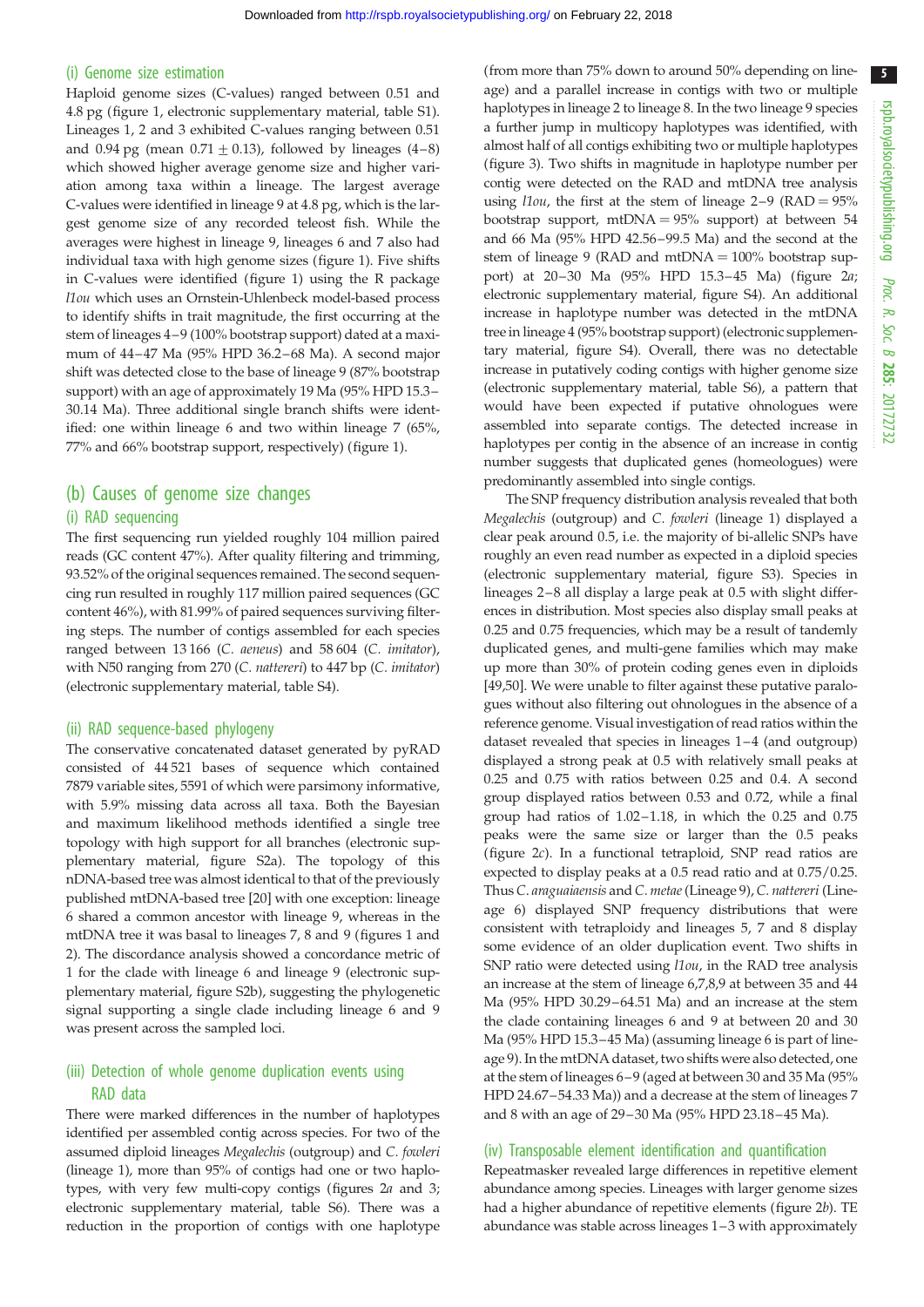<span id="page-5-0"></span>

6

Figure 2. Phylogenetic trees based on RAD sequence data with lineage in parenthesesm: (a) haplotypes per contig, (b) TE abundance and (c) SNP read ratio per contig mapped on in colour. Stars indicate nodes where shifts in trait values occur with bootstrap support. The right-hand panel shows the positive and negative shifts in trait size identified by l1ou. Different colours in right-hand panels indicate shifts in magnitude of trait.

10% of sequences containing TEs. There was an increase in TE abundance across lineages 4–6 which have more than 20% TE content. A second increase in TE abundance occurred at the stem of lineage 7 (C. aeneus) with more than half the data comprising repetitive elements—a five times increase when compared with lineage 1. The highest abundance of TE elements occurred in lineage 9 where up to 70% of reads were TEs (figure 2b). Shifts in total TE abundance were identified using l1ou [\[25\]](#page-8-0). Two shifts were identified in the RAD tree dataset, the oldest with an age of 30–44 Ma (95% HPD 30.29–64.51 Ma), and the youngest in the stem of lineages 6 and 9 at

between 20 and 30 Ma (95% HPD 15.3–45 Ma). Two shifts were also identified in the mtDNA dataset, one at the stem of lineage 9 with an age of at 20–30 Ma (95% HPD 15.3–45 Ma) and one at the stem of lineages 7 and 8 with an age of 29–30 Ma (95% HPD 23.18–45 Ma). TC1-IS630-Pogo elements appear to have driven the main TE expansion in the Corydoradinae (electronic supplementary material, table S3) with the abundance increasing from less than 1% of the sequences in lineage 1 (C. fowleri) to over 70% of the sequences in lineage 9 (C. metae) (electronic supplementary material, table S3).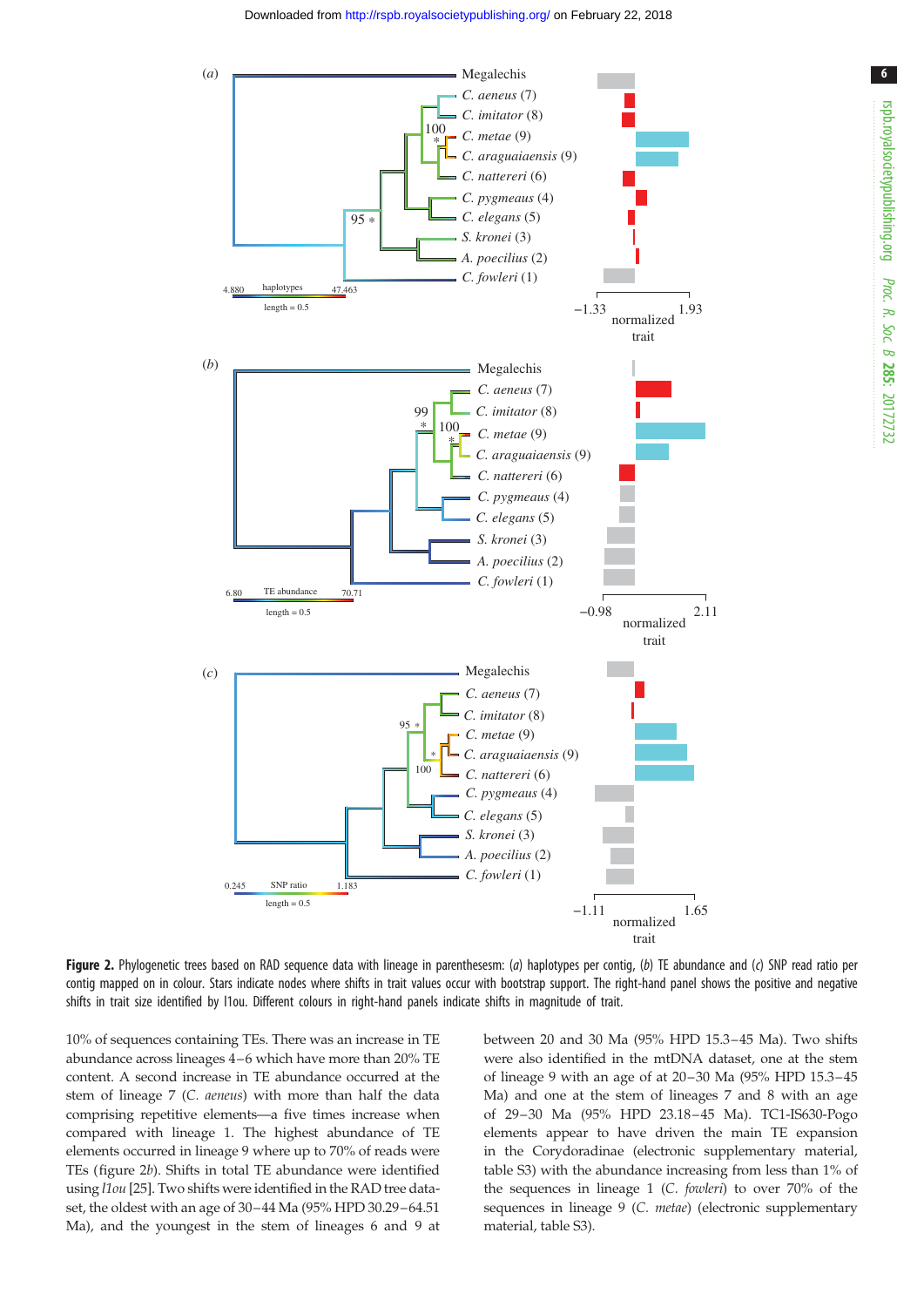<span id="page-6-0"></span>

Figure 3. Average haplotype abundance per contig for the Corydoradinae lineages. Genome size displayed in parentheses. (Online version in colour.)

# 4. Discussion

Here, we elucidate for the first time the evolutionary history of genome size change within the Neotropical Corydoradinae catfishes. Two major evolutionary increases in genome size were identified, one at the stem of lineage 4 and a second at the stem (and/or within) of lineage 9 [\(figure 1\)](#page-3-0). Independent branch-specific genome size shifts were also identified in lineages 6 and 7. RAD sequencing revealed that there have been at least two positive shifts in haplotype diversity per contig and SNP read ratio across the tree which are indicative of WGDs ([figure 2](#page-5-0)). The timing of the oldest WGD event as indicated by RAD analyses based on haplotype diversity is 54–66 Ma (95% HPD 42.56–99.5 Ma) (group including lineages 2–9). SNP read ratio data do not find a shift at the base of lineage 2 but detect a signal congruent with polyploidy at the stem of lineages 6,7,8,9 (aged between 35 and 44 Ma (95% HPD 30.29–64.51 Ma), a pattern that could be explained by post-WGD genome evolution and rediploidization. Both methods agreed on a more recent event associated with lineage 9 (which includes lineage 6 using nuclear data) suggesting that these species may be functionally polyploid with a maximum age of between 20 and 30mya (95% HPD 15.3–45 Ma). TE abundance increased markedly in tandem with genome size increase, with a single family of TEs (TC1-IS630-Pogo) showing two increases across Corydoradinae, one associated with lineage 9, the other at the stem of lineages 7–9.

#### (a) Genome downsizing

Following WGD events, genomes typically undergo extensive 'pruning' and return to an almost diploid-like state, with only traces of the ancestral duplication event remaining in the genome—a process commonly referred to as rediploidization [\[51](#page-9-0)]. One of the key steps in diploidization is the return from multivalent formation to bivalent formation of chromosomes during meiosis—particularly in autopolyploids [\[51\]](#page-9-0). This process may be aided through large-scale rearrangements that frequently occur post-WGD [\[52](#page-9-0)] which may impair homeologous pairing during meiosis. Allopolyploids may exhibit disomic inheritance rapidly after formation if genetic differences between progenitor species are sufficient to prevent homolous pairing. In allopolyploids, genome downsizing appears to occur within the first few generations after formation [[53\]](#page-9-0). It has recently been shown that genomic rearrangements have played a major role in the rediploidization process of the Atlantic salmon (Salmo salar) [[6](#page-8-0)]. This rediploidization process may explain the different patterns identified using the two RAD-based methods, where the haplotype analysis shows a shift in lineage 2 but the SNP read ratio as well as the genome size do not. After rediploidization, when the genome returns to a functionally diploid state following re-establishment of disomic inheritance, we would expect SNP read ratios to be more similar to diploid samples. Concomittantly, as homeologues diverge and are resolved into disomically inherited pairs, contig assembly may still assemble homeologues into chimeric contigs resulting in an increased haplotype count per contig. Our results suggest that lineages 2 and 3 may be paleopolyploids that have rediploidized following a WGD event. The fossil-calibrated phylogeny estimates the age of the oldest WGD at between 54 and 66 Ma (95% HPD 42.56–99.5 Ma) which is younger than the salmonid WGD event estimated to have occurred between 88 and 103 Ma [\[54](#page-9-0)]. The salmon lineage is in an advanced stage of the rediploidization process [\[55](#page-9-0)], though it has been suggested that this process may have been retarded by the formation of meta-centric chromosomes [[56\]](#page-9-0). It is therefore plausible that Corydoras could re-diploidize either partially or fully in this time frame.

By contrast, the additional WGD event or events identified in lineage 9 are much more recent—approximately 19 Ma (95% HPD 15.3–30.14 Ma). With our limited RAD sampling, it is not 7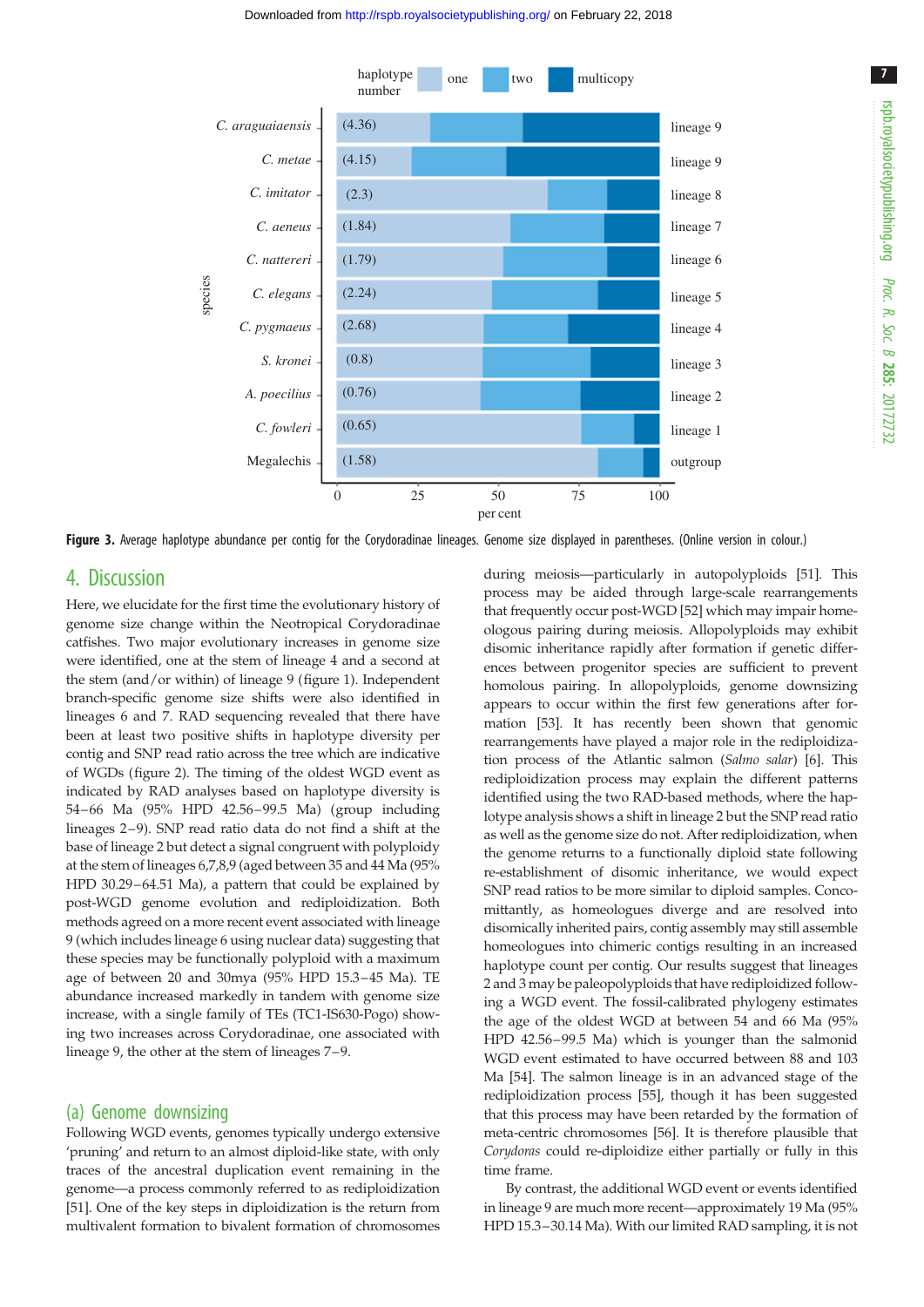<span id="page-7-0"></span>possible to determine whether the entire lineage has undergone an additional WGD event, or whether this event is restricted to those species with the largest genome sizes which were sampled here [\(figure 1](#page-3-0)). SNP read ratios generated from the RAD data for the two lineage 9 species indicate that these may still be functional polyploids.

#### (b) Transposable element expansion

TEs have been shown to have had a major impact on genome size across the vertebrates, with genome size correlated with TE content [[57\]](#page-9-0). Teleost fishes have the most diverse TE compliments and also appear to have quite varied TE abundance across species [\[57](#page-9-0)]. In this study, the RAD sequencing data identified two increases in DNA transposon abundance across the Corydoradinae, the oldest with an age of 30–44 Ma (95% HPD 30.29–64.51 Ma), and the youngest at the stem of lineages 6 and 9 at between 20 and 30 Ma (95% HPD 15.3–45 Ma). Two shifts were also identified in the mtDNA dataset, one at the stem of lineage 9 with an age of 20–30 Ma (95% HPD 15.3–45 Ma) and one at the stem of lineages 7 and 8 with an age of 29–30 Ma (95% HPD 23.18–45 Ma). The driver of the overall increase was a single DNA transposon family, TC1-IS630-Pogo, which are also the most abundant repeat types in the channel catfish genome (Ictalurus punctatus) making up roughly 4–5% of the genome. TC1 elements are particularly common in fish and amphibians [\[57](#page-9-0)] but are also found in fungi, plants and ciliates. TC1 elements are typically evenly spread across the genome, whereas other retroelement families may be clustered in specific areas of chromosomes or genes [\[58\]](#page-9-0). RAD sequencing (the cut sites of which are spread across the genome) may be biased towards identifying TC1-like elements, and may result in an underestimate of clustered TE-families. While the absolute abundance of TE elements is not quantifiable using RAD data, the relative changes in abundance across the phylogeny are quantifiable and clearly play an important role in genome size increase in lineages 7 and 9.

# (c) Simultaneous whole genome duplication and transposable element expansion?

WGD events and subsequent TE proliferation have previously been linked in rice (Oryza species), maize (Zea mays) [[8](#page-8-0)] and the evolution of the hugely diverse angiosperms [[59\]](#page-9-0). TEs are likely to be mostly deleterious as a result of insertions interrupting gene activity or regulation [[60](#page-9-0)] and TEs are usually epigenetically silenced for these reasons. However, polyploidy and hybridization may interrupt the suppression mechanisms, allowing TEs to proliferate [[59\]](#page-9-0). In this study, an increase in TE elements does not appear to have coincided with the oldest WGD (stem of lineage 2 or 4), but does appear to be associated with the more recent WGDs in lineage 7 and 9. TE activity may have deleterious consequences for the organism, but TEs may also create genetic variation and this has been

implicated in many cases of adaptive evolution, such as adaptation to novel environments, stressors or environmental change [\[61](#page-9-0)]. For example, van't Hof et al. [[16](#page-8-0)] have shown that the industrial melanism mutation in the British peppered moth was caused by a TE insertion. Expansions of repetitive elements have also been identified in the Salmonidae which underwent a WGD 88–103 Ma. In salmonids, the expansion of the TC1-Mariner family occurred after the WGD, and has been linked with speciation in the group [\[62](#page-9-0)]. Moreover, TEs have been suggested to play an important role in the diploidization process as TEs accumulate differentially on duplicated chromosomes in autopolyploids [[63](#page-9-0)]. In the Atlantic salmon, genomic rearrangements which aided the rediploidization process were likely driven by bursts of repeat expansions [\[6](#page-8-0)]. In this study, we did not detect a burst of TEs in lineage 2 or 3 and thus found no evidence to suggest TE expansions were involved in the rediploidization of lineages 2 and 3. However, it should be noted that RAD sequencing could miss such a proliferation if changes in the restriction enzyme cut sites occur. TE expansions may also lead to Dobzhansky–Muller incompatibilities between different isolated populations which may increase the rate of attainment of reproductive isolation and thus speciation [[64\]](#page-9-0).

While it is acknowledged that genome size does not directly correlate with organismal complexity [1], WGD and TE expansion may have profound consequences for the subsequent evolution of a lineage. Here, we show that genome size in the Corydoradinae is driven by both WGD events and TE expansions, and we provide strong evidence that some Corydoradinae species are polyploids. Our findings open up an exciting set of questions for evolution and adaptation in relation to both WGD and TEs, and we propose that Corydoradinae make an excellent study system with which to disentangle effects of both WGD and TE expansion on adaptive evolution.

Ethics. Samples were humanely euthanized under schedule 1 to the UK Animals (Scientific Procedures) Act 1986 and all procedures approved by the University of East Anglia (AWERB) ethical commitee.

Data accessibility. Demultiplexed rad sequences: GenBank SRA SAMN08384409–SAMN0838442. Beast xml file for Corydoradinae chronogram:<http://dx.doi.org/10.5061/dryad.8108d> [[65\]](#page-9-0).

Authors' contributions. M.I.T. conceived the study, conducted analyses and contributed to manuscript writing. S.M. and M.A. contributed to labwork, conducted analyses and contributed to manuscript writing. S.C., G.R.C. and C.O. contributed to manuscript writing and project supervision. J.T. assisted with RAD-based labwork and contributed to manuscript writing.

Competing interests. We declare we have no competing interests.

Funding. This research was funded by NERC small grant (NE/C001168/ 1) awarded to M.I.T., and NERC PhD studentships awarded to M.A.A (NE/F007205/1) and S.M. (NE/J500203/1). M.I.T. was also supported by a Brazilian Science Without Borders visiting fellowship. Research was also supported by FAPESP and CNPq in Brazil.

Acknowledgements. We thank Ian Fuller and Juan Montoya Burgos for providing hard-to-acquire samples.

# **References**

- 1. Gregory TR. 2001 The bigger the C-value, the larger the cell: genome size and red blood cell size in vertebrates. Blood Cell. Mol. Dis. 27, 830– 843. [\(doi:10.1006/bcmd.2001.0457\)](http://dx.doi.org/10.1006/bcmd.2001.0457)
- 2. Vinogradov AE. 1995 Nucleotypic effect in homeotherms: body-mass-corrected basal metabolic rate of mammals is related to genome size. Evolution 49, 1249 – 1259. [\(doi:10.2307/2410449](http://dx.doi.org/10.2307/2410449))
- 3. Grover CE, Wendel JF. 2010 Recent insights into mechanisms of genome size change in plants. J. Bot. 2010, 382732. ([doi:10.1155/](http://dx.doi.org/10.1155/2010/382732) [2010/382732\)](http://dx.doi.org/10.1155/2010/382732)

8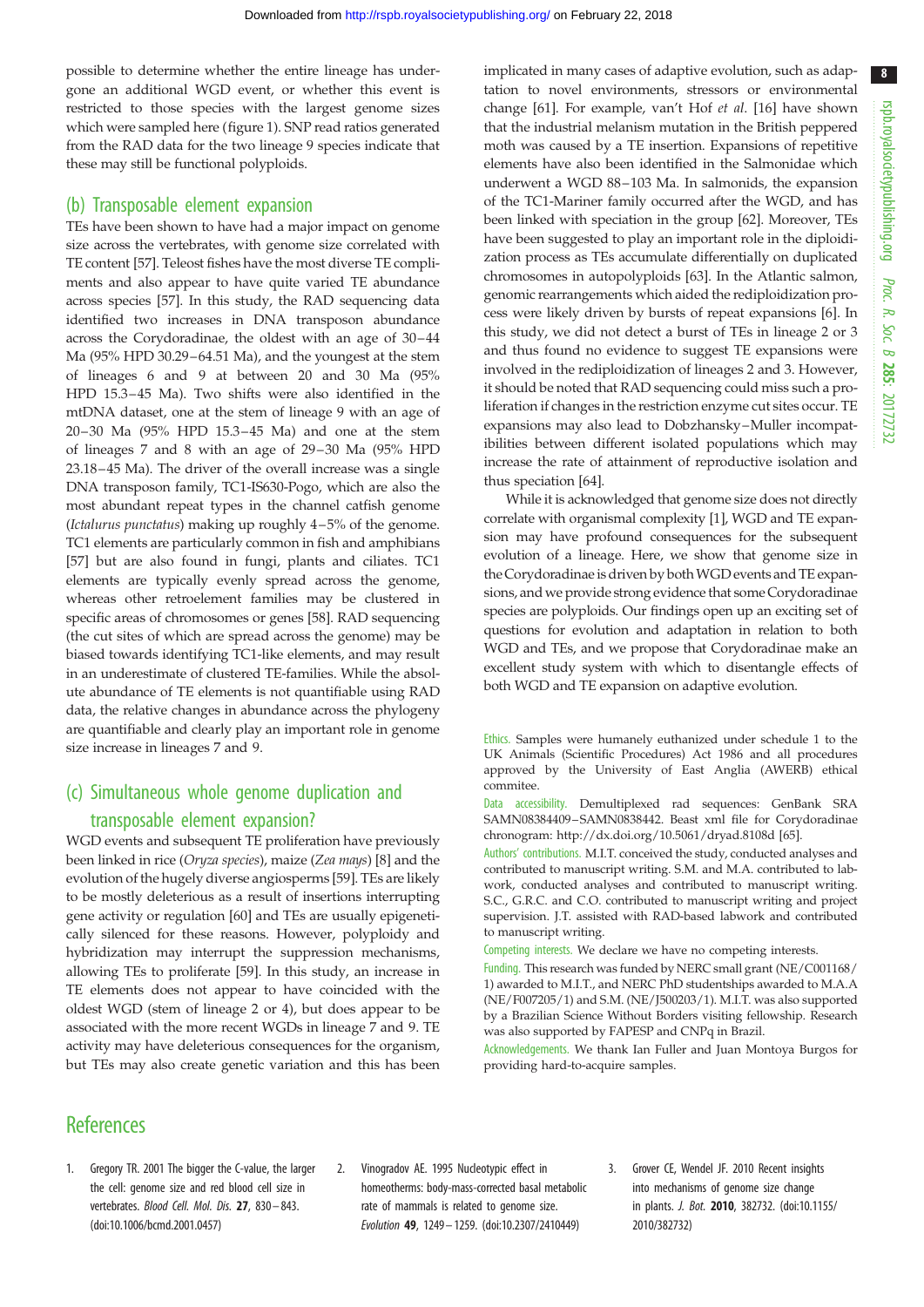- <span id="page-8-0"></span>4. Lynch M, Conery JS. 2003 The origins of genome complexity. Science 302, 1401– 1404. ([doi:10.1126/](http://dx.doi.org/10.1126/science.1089370) [science.1089370\)](http://dx.doi.org/10.1126/science.1089370)
- 5. Taylor JS, Braasch I, Frickey T, Meyer A, Van de Peer Y. 2003 Genome duplication, a trait shared by 22,000 species of ray-finned fish. Genome Res. 13, 382-390. [\(doi:10.1101/gr.640303](http://dx.doi.org/10.1101/gr.640303|ISSN 1054-9803)|[ISSN](http://dx.doi.org/10.1101/gr.640303|ISSN 1054-9803) [1054-9803\)](http://dx.doi.org/10.1101/gr.640303|ISSN 1054-9803)
- 6. Lien S et al. 2016 The Atlantic salmon genome provides insights into rediploidization. Nature 533, 200– 205. ([doi:10.1038/nature17164](http://dx.doi.org/10.1038/nature17164))
- 7. Lynch M. 2007 Origins of genome architecture. Oxford, UK: Oxford University Press.
- 8. Schnable PS et al. 2009 The B73 maize genome: complexity, diversity, and dynamics. Science 326, 1112 – 1125. [\(doi:10.1126/science.1178534](http://dx.doi.org/10.1126/science.1178534))
- 9. Heimberg AM, Sempere LF, Moy VN, Donoghue PCJ, Peterson KJ. 2008 MicroRNAs and the advent of vertebrate morphological complexity. Proc. Natl Acad. Sci. USA 105, 2946– 2950. [\(doi:10.1073/Pnas.](http://dx.doi.org/10.1073/Pnas.0712259105) [0712259105\)](http://dx.doi.org/10.1073/Pnas.0712259105)
- 10. Semon M, Wolfe KH. 2007 Rearrangement rate following the whole-genome duplication in teleosts. Mol. Biol. Evol. 24, 860– 867. ([doi:10.1093/molbev/](http://dx.doi.org/10.1093/molbev/msm003) [msm003\)](http://dx.doi.org/10.1093/molbev/msm003)
- 11. Sessegolo C, Burlet N, Haudry A. 2016 Strong phylogenetic inertia on genome size and transposable element content among 26 species of flies. Biol. Lett. 12, 2016407. [\(doi:10.1098/](http://dx.doi.org/10.1098/rsbl.2016.0407) [rsbl.2016.0407](http://dx.doi.org/10.1098/rsbl.2016.0407))
- 12. Schnable PS et al. 2009 The B73 maize genome: complexity, diversity, and dynamics. Science 326, 1112 – 1115.
- 13. Orgel LE, Crick FHC. 1980 Selfish DNA: the ultimate parasite. Nature 284, 604 – 607. ([doi:10.1038/](http://dx.doi.org/10.1038/284604a0) [284604a0\)](http://dx.doi.org/10.1038/284604a0)
- 14. Chung H, Bogwitz MR, McCart C, Andrianopoulos A, Ffrench-Constant RH, Batterham P, Daborn PJ. 2007 Cis-regulatory elements in the Accord retrotransposon result in tissue-specific expression of the *Drosophila melanogaster* insecticide resistance gene Cyp6g1. Genetics 175, 1071– 1077. [\(doi:10.](http://dx.doi.org/10.1534/genetics.106.066597) [1534/genetics.106.066597](http://dx.doi.org/10.1534/genetics.106.066597))
- 15. Schrader L et al. 2014 Transposable element islands facilitate adaptation to novel environments in an invasive species. Nat. Comm. 5, 5495. ([doi:10.1038/](http://dx.doi.org/10.1038/Ncomms6495) [Ncomms6495](http://dx.doi.org/10.1038/Ncomms6495))
- 16. van't Hof AE, Campagne P, Rigden DJ, Yung CJ, Lingley J, Quail MA, Hall N, Darby AC, Saccheri IJ. 2016 The industrial melanism mutation in British peppered moths is a transposable element. Nature 534, 102– 105. [\(doi:10.1038/nature17951](http://dx.doi.org/10.1038/nature17951))
- 17. Fuller IA, Evers H-G. 2005 Identifying Corydoradinae Catfish.
- 18. Oliveira C, Almeida-Toledo LF, Mori L, Toledo-Filho SA. 1992 Extensive chromosomal rearrangements and nuclear-DNA content changes in the evolution of the armored catfishes genus Corydoras (Pisces, Siluriformes, Callichthyidae). J. Fish Biol. 40, 419– 431. ([doi:10.1111/j.1095-8649.1992.](http://dx.doi.org/10.1111/j.1095-8649.1992.tb02587.x) [tb02587.x](http://dx.doi.org/10.1111/j.1095-8649.1992.tb02587.x))
- 19. Shimabukuro-Dias CK, Oliveira C, Foresti F. 2004 Cytogenetic analysis of five species of the subfamily

Corydoradinae (Teleostei: Siluriformes: Callichthyidae). Genet. Mol. Biol. 27, 549– 554. [\(doi:10.1590/S1415-47572004000400014](http://dx.doi.org/10.1590/S1415-47572004000400014))

- 20. Alexandrou MA, Oliveira C, Maillard M, McGill RA, Newton J, Creer S, Taylor MI. 2011 Competition and phylogeny determine community structure in Mullerian co-mimics. Nature 469, 84– 88. ([doi:10.](http://dx.doi.org/10.1038/nature09660) [1038/nature09660](http://dx.doi.org/10.1038/nature09660))
- 21. Drummond AJ, Rambaut A. 2007 BEAST: Bayesian evolutionary analysis by sampling trees. BMC Evol. Biol. 7, 214. [\(doi:10.1186/1471-2148-7-214\)](http://dx.doi.org/10.1186/1471-2148-7-214)
- 22. Bouckaert RR, Drummond AJ. 2017 bModelTest: Bayesian phylogenetic site model averaging and model comparison. BMC Evol. Biol. 17, 42. [\(doi:10.](http://dx.doi.org/10.1186/s12862-017-0890-6) [1186/s12862-017-0890-6\)](http://dx.doi.org/10.1186/s12862-017-0890-6)
- 23. Hardie DC, Gregory TR, Hebert PDN. 2002 From pixels to picograms: a beginners' guide to genome quantification by Feulgen image analysis densitometry. J. Histochem. Cytochem. 50, 735 – 749. [\(doi:10.1177/002215540205000601\)](http://dx.doi.org/10.1177/002215540205000601)
- 24. Revell LJ. 2012 phytools: an R package for phylogenetic comparative biology (and other things). Methods Ecol. Evol. 3, 217– 223. [\(doi:10.](http://dx.doi.org/10.1111/j.2041-210X.2011.00169.x) [1111/j.2041-210X.2011.00169.x](http://dx.doi.org/10.1111/j.2041-210X.2011.00169.x))
- 25. Khabbazian M, Kriebel R, Rohe K, Ane C. 2016 Fast and accurate detection of evolutionary shifts in Ornstein-Uhlenbeck models. Methods Ecol. Evol. 7, 811 – 824. [\(doi:10.1111/2041-210X.12534](http://dx.doi.org/10.1111/2041-210X.12534))
- 26. Cressler CE, Butler MA, King AA. 2015 Detecting adaptive evolution in phylogenetic comparative analysis using the ornstein-uhlenbeck model. Syst. Biol. 64, 953 – 968. [\(doi:10.1093/sysbio/syv043](http://dx.doi.org/10.1093/sysbio/syv043))
- 27. Etter PD, Bassham S, Hohenlohe PA, Johnson E, Cresko WA. 2011 SNP discovery and genotyping for evolutionary genetics using RAD sequencing. In Molecular methods for evolutionary genetics (ed. V Orgogozo, MV Rockman), pp. 157 – 178. Berlin, Germany: Springer.
- 28. Houston RD et al. 2012 Characterisation of QTL-linked and genome-wide restriction siteassociated DNA (RAD) markers in farmed Atlantic salmon. BMC Genomics 13, 244. [\(doi:10.1186/1471-](http://dx.doi.org/10.1186/1471-2164-13-244) [2164-13-244](http://dx.doi.org/10.1186/1471-2164-13-244))
- 29. Bolger AM, Lohse M, Usadel B. 2014 Trimmomatic: a flexible trimmer for Illumina sequence data. Bioinformatics 30, 2114– 2120. ([doi:10.1093/](http://dx.doi.org/10.1093/bioinformatics/btu170) [bioinformatics/btu170](http://dx.doi.org/10.1093/bioinformatics/btu170))
- 30. Zerbino DR, Birney E. 2008 Velvet: algorithms for de novo short read assembly using de Bruijn graphs. Genome Res. 18, 821 – 829. ([doi:10.1101/gr.](http://dx.doi.org/10.1101/gr.074492.107) [074492.107\)](http://dx.doi.org/10.1101/gr.074492.107)
- 31. Smit A, Hubley R, Green P. 2013 2015 RepeatMasker Open-4.0. See [www.repeatmasker.og](http://www.repeatmasker.og).
- 32. Camacho C, Coulouris G, Avagyan V, Ma N, Papadopoulos J, Bealer K, Madden TL. 2009 BLAST plus: architecture and applications. BMC Bioinformatics 10, 421. [\(doi:10.1186/1471-2105-](http://dx.doi.org/10.1186/1471-2105-10-421) [10-421](http://dx.doi.org/10.1186/1471-2105-10-421))
- 33. Li H. 2013 Aligning sequence reads, clone sequences and assembly contigs with BWA-MEM. arXiv: 1303.3997v1.
- 34. Schreiber AW, Hayden MJ, Forrest KL, Kong SL, Langridge P, Baumann U. 2012 Transcriptome-scale

homoeolog-specific transcript assemblies of bread wheat. BMC Genomics 13, 492. [\(doi:10.1186/1471-](http://dx.doi.org/10.1186/1471-2164-13-492) [2164-13-492\)](http://dx.doi.org/10.1186/1471-2164-13-492)

- 35. O'neil ST, Emrich SJ. 2012 Haplotype and minimumchimerism consensus determination using short sequence data. BMC Genomics 13, S4. [\(doi:10.1186/](http://dx.doi.org/10.1186/1471-2164-13-S2-S4) [1471-2164-13-S2-S4](http://dx.doi.org/10.1186/1471-2164-13-S2-S4))
- 36. Yoshida K et al. 2013 The rise and fall of the Phytophthora infestans lineage that triggered the Irish potato famine. Elife 2, e00731. [\(doi:10.7554/](http://dx.doi.org/10.7554/eLife.00731) [eLife.00731](http://dx.doi.org/10.7554/eLife.00731))
- 37. Garrison E, Marth G. 2012 Haplotype-based variant detection from short-read sequencing. arXiv.org, 1207.3907.
- 38. Benaglia T, Chauveau D, Hunter DR, Young DS. 2009 mixtools: an R package for analyzing finite mixture models. J. Stat. Softw. 32, 1– 29. [\(doi:10.18637/jss.](http://dx.doi.org/10.18637/jss.v032.i06) [v032.i06\)](http://dx.doi.org/10.18637/jss.v032.i06)
- 39. Edgar RC. 2010 Search and clustering orders of magnitude faster than BLAST. Bioinformatics 26, 2460– 2461. ([doi:10.1093/bioinformatics/btq46\)](http://dx.doi.org/10.1093/bioinformatics/btq46)
- 40. Eaton DA.R. 2014 PyRAD: assembly of de novo RADseq loci for phylogenetic analyses. Bioinformatics 30, 1844 – 1849. [\(doi:10.1093/](http://dx.doi.org/10.1093/bioinformatics/btu121) [bioinformatics/btu121](http://dx.doi.org/10.1093/bioinformatics/btu121))
- 41. Posada D. 2008 jModelTest: phylogenetic model averaging. Mol. Biol. Evol. 25, 1253– 1256. ([doi:10.1093/molbev/msn083](http://dx.doi.org/10.1093/molbev/msn083))
- 42. Stamatakis A. 2014 RAxML version 8: a tool for phylogenetic analysis and post-analysis of large phylogenies. Bioinformatics 30, 1312-1313. ([doi:10.1093/bioinformatics/btu033](http://dx.doi.org/10.1093/bioinformatics/btu033))
- 43. Ronquist F et al. 2012 MrBayes 3.2: efficient Bayesian phylogenetic inference and model choice across a large model space. Syst. Biol. 61, 539 – 542. ([doi:10.1093/sysbio/sys029](http://dx.doi.org/10.1093/sysbio/sys029))
- 44. Larget BR, Kotha SK, Dewey CN, Ane C. 2010 BUCKy: gene tree/species tree reconciliation with Bayesian concordance analysis. Bioinformatics 26, 2910– 2911. [\(doi:10.1093/bioinformatics/](http://dx.doi.org/10.1093/bioinformatics/btq539) ht<sub>a</sub>539)
- 45. Paradis E, Claude J, Strimmer K. 2004 APE: analyses of phylogenetics and evolution in R language. Bioinformatics 20, 289– 290. ([doi:10.1093/](http://dx.doi.org/10.1093/Bioinformatics/Btg412) [Bioinformatics/Btg412\)](http://dx.doi.org/10.1093/Bioinformatics/Btg412)
- 46. Mariguela TC, Alexandrou MA, Foresti F, Oliveira C. 2013 Historical biogeography and cryptic diversity in the Callichthyinae (Siluriformes, Callichthyidae). J. Zool. Syst. Evol. Res. 51, 308 – 315. [\(doi:10.1111/](http://dx.doi.org/10.1111/jzs.12029) [jzs.12029](http://dx.doi.org/10.1111/jzs.12029))
- 47. Lundberg J, Sullivan J. 2008 Fossils, molecules, and the age of catfishes. J. Vertebr. Paleontol. 28, 109A.
- 48. Sullivan JP, Lundberg JG, Hardman M. 2006 A phylogenetic analysis of the major groups of catfishes (Teleostei: Siluriformes) using rag1 and rag2 nuclear gene sequences. Mol. Phylogenet. Evol. 41, 636– 662. [\(doi:10.1016/j.](http://dx.doi.org/10.1016/j.ympev.2006.05.044) [ympev.2006.05.044\)](http://dx.doi.org/10.1016/j.ympev.2006.05.044)
- 49. Kent WJ, Baertsch R, Hinrichs A, Miller W, Haussler D. 2003 Evolution's cauldron: duplication, deletion, and rearrangement in the mouse and human genomes. Proc. Natl Acad. Sci. USA 100, 11 484-11 489. [\(doi:10.1073/pnas.1932072100](http://dx.doi.org/10.1073/pnas.1932072100))